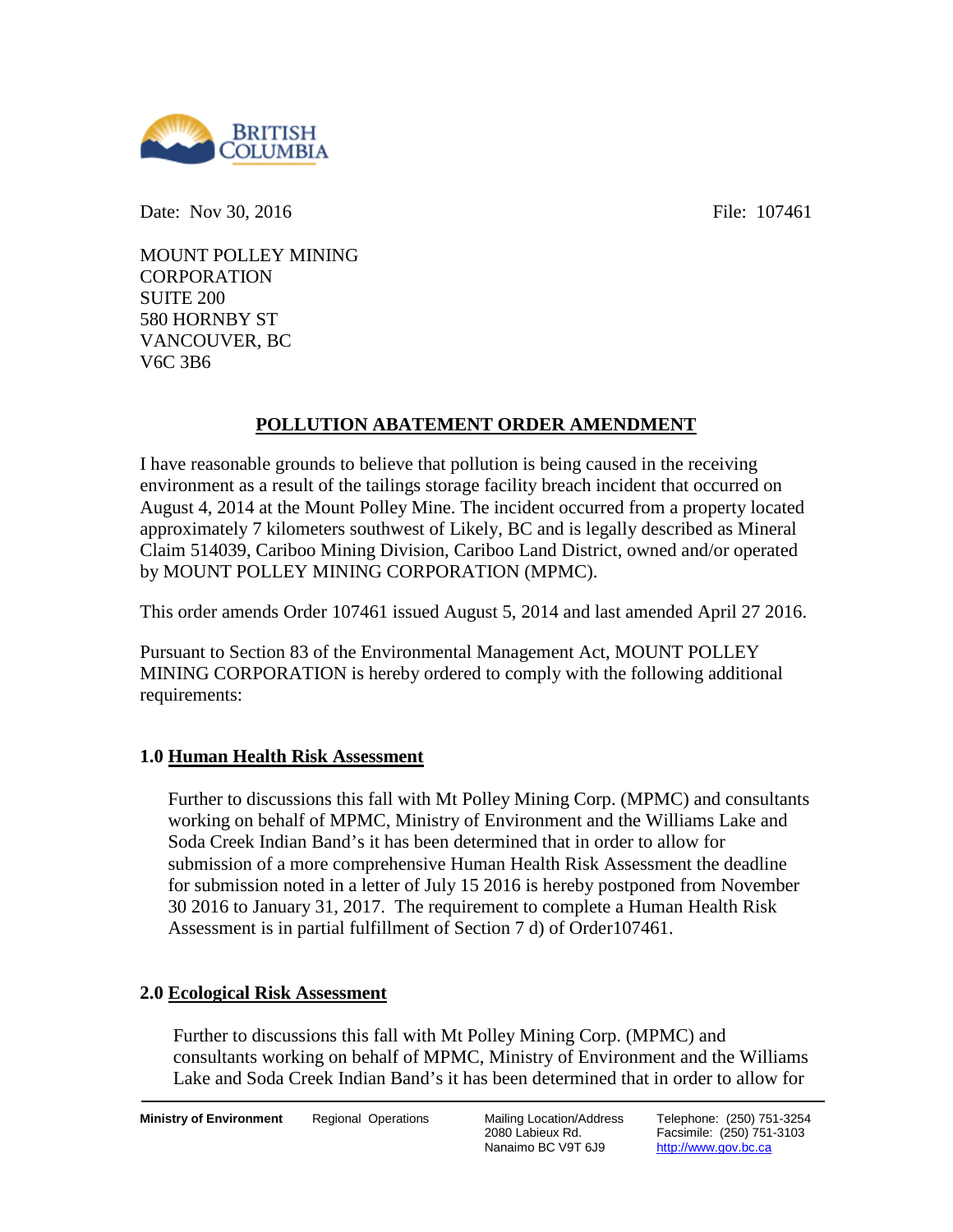submission of a more comprehensive Ecological Risk Assessment (including risk assessments for each of the impacted terrestrial and aquatic environments) the deadline for submission noted in a letter of July 15 2016 is hereby postponed from November 30 2016 to March 31, 2017. The requirement to complete a Ecological Risk Assessment is in partial fulfillment of Section 7 d) of Order107461.

### **3.0 Reporting**

Section 7 e) of this Order requires the weekly reporting to regulatory agencies on the implementation of measures outlined in the Action Plan originally submitted August 15 2016. Considering the reduced rate of change in conditions under the Action Plan this reporting requirement is hereby reduced to once per month by the end of each month.

### **4.0 Additional Provisions**

(a) Every requirement of this Order must be carried out to the satisfaction of the Director.

(b) Subject to the conditions at the site, the Director may require additional action, as deemed necessary by the Director, to protect human health and the environment.

Failure to comply with the requirements of this order is a contravention of the *Environmental Management Act* and may result in legal action. I direct your attention to Section 120(10) of the *Environmental Management Act*, which reads:

*"(10) A person who contravenes an order...that is given, made or imposed under this Act by a ...director...commits an offence and is liable on conviction to a fine not exceeding \$300 000 or imprisonment for not more than 6 months, or both."*

Failure to comply with the requirements of this order may also result in an administrative penalty under the *Administrative Penalties Regulation (Environmental Management Act) (B.C. Reg 133/2014)* (Regulation). I direct your attention to Section 12(4) of the *Regulation*, which reads:

*"(4) A person who fails to comply with an order under the [Environmental Management] Act is liable to an administrative penalty not exceeding \$40 000."* 

This order does not authorize entry upon, crossing over, or use for any purpose of private or crown lands or works, unless and except as authorized by the owner of such lands or works. The responsibility for obtaining such authority rests with you. It is also your responsibility to ensure that all activities are carried out with due regard for the rights of third parties, and comply with other applicable legislation that may be in force, such as municipal bylaws relating to the discharge of waste to municipal storm or sanitary sewers.